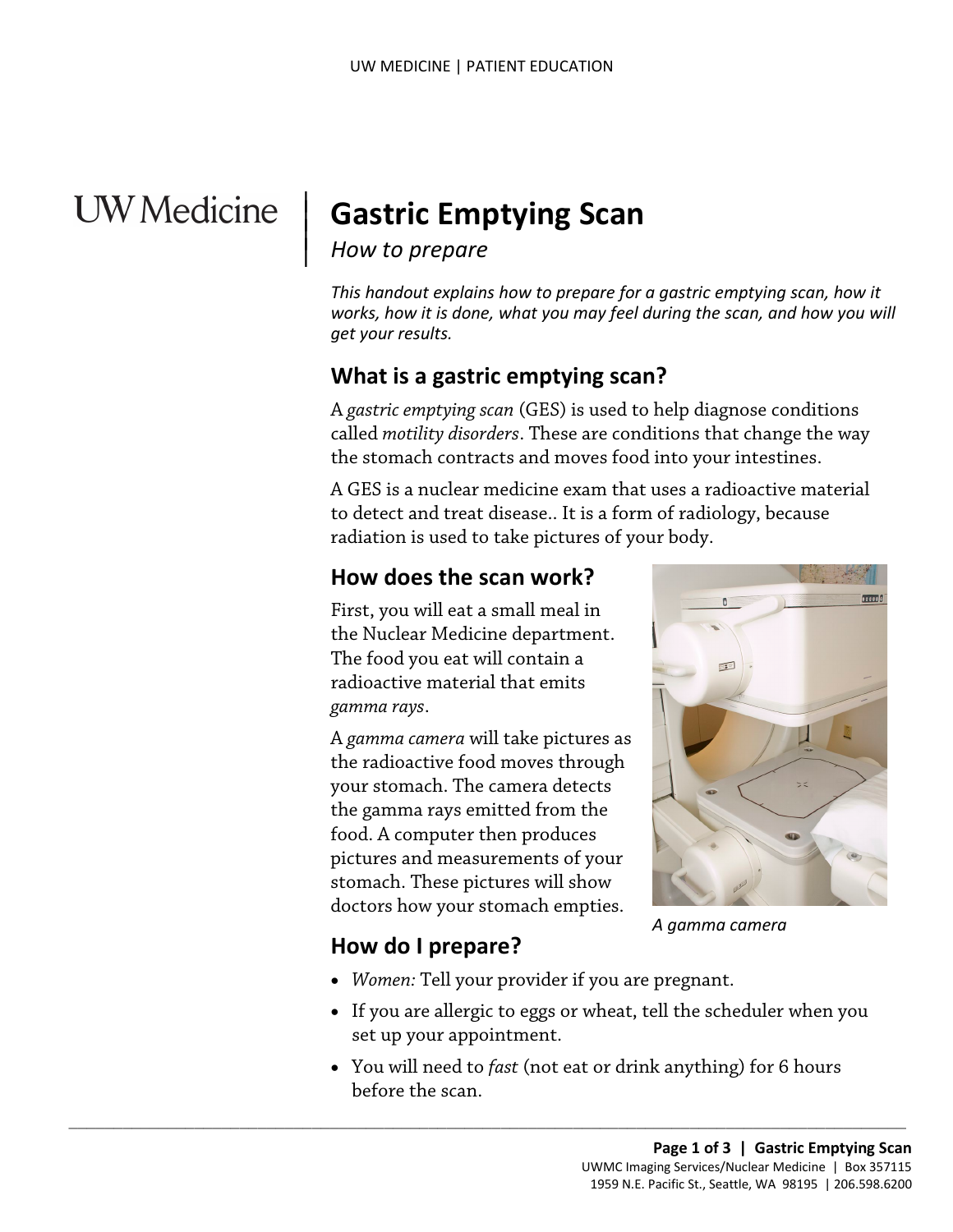- • If you smoke, do **not** smoke the morning of the test and during the hours of the scan.
- • *Women:* If you are still menstruating, it is best to have your scan done in the first 10 days of your menstrual cycle.

### **Medicines and Drugs**

#### **Do Not Take**

- Do **not** take any laxatives the day before or at any time during the test.
- For at least 2 days before your test, do **not** take these drugs unless your doctor tells you otherwise:
	- *Prokinetic agents* **that speed up the motility of your GI tract** such as domperidone (Motilium), erythromycin, metoclopramide (Reglan), and tegaserod (Zelnorm)
	- *Anticholinergic antispasmodic agents* **that slow down the motility of your GI tract** such as Bentyl, Donnatal, Hyosyne, Levsin, and Robinul
	- – *Opiate analgesics* **(pain medicines)** such as codeine, (hydrocodone), and Ultram (tramadol) demerol, Fentanyl patch, methadone, morphine, Oxycontin, Percocet (oxycodone), Tylenol Percodan, #3, Tylox, Vicodin
	- **Marijuana**

 any questions about how certain drugs will affect this test. Call the Nuclear Medicine department at 206.598.4240 if you have

### **OK to Take**

It is OK to take these medicines on the day of your test:

- Relaxants (*benzodiazepines*) such as Ativan, Valium, Librium, Xanax, and others
- Anti-nausea medicines (*phenothiazines*) such as Thorazine, Compazine, Phenergan, and others
- All other prescribed medicines

If you take medicines on the day of your test, take them:

- With small sips of water
- At least 2 hours before your test begins

 $\_$  ,  $\_$  ,  $\_$  ,  $\_$  ,  $\_$  ,  $\_$  ,  $\_$  ,  $\_$  ,  $\_$  ,  $\_$  ,  $\_$  ,  $\_$  ,  $\_$  ,  $\_$  ,  $\_$  ,  $\_$  ,  $\_$  ,  $\_$  ,  $\_$  ,  $\_$  ,  $\_$  ,  $\_$  ,  $\_$  ,  $\_$  ,  $\_$  ,  $\_$  ,  $\_$  ,  $\_$  ,  $\_$  ,  $\_$  ,  $\_$  ,  $\_$  ,  $\_$  ,  $\_$  ,  $\_$  ,  $\_$  ,  $\_$  ,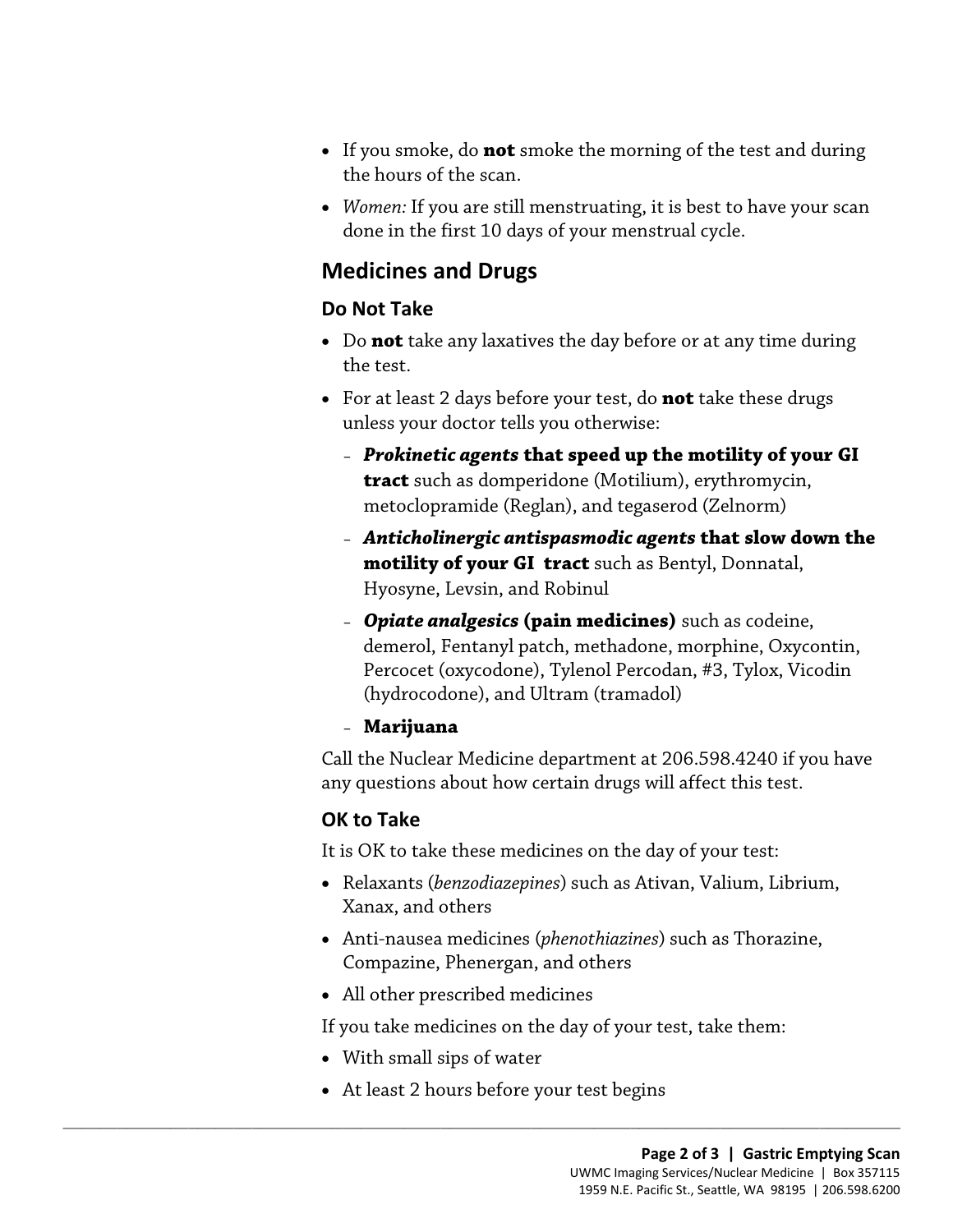## **On Scan Day**

#### **If You Have Diabetes**

- Your fasting blood glucose should be less than 200 mg/dL on the day of your test. A technologist will check your blood glucose before your test starts.
- Please bring your insulin or other diabetes medicines with you. You may need to take it with your gastric emptying meal.

#### **If You Are a Woman of Childbearing Age**

**Before** the tracer is injected:

- Tell the technologist if there is **any** chance you may be pregnant.
- We will ask if you are breastfeeding.
- We will again confirm that there is no chance you are pregnant.

#### **What to Expect**

- If you have severe nausea on the day of your test, we may give you medicine to reduce your nausea.
- We will give you 2 small sandwiches to eat. One will be filled with jam. The other will be filled with 4 cooked egg whites that have been injected with a small dose of radioactive material.
- • We will ask you to eat both sandwiches and drink water within 10 minutes. The egg will taste like a regular egg.
- After you eat, we will ask you to lie flat on your back while the gamma camera takes a picture of your stomach. You must lie still when the camera is taking pictures. If you move, the pictures will be blurry and may have to be taken again.

# **What will I feel during the scan?**

Lying still on the exam table may be hard for some people. The technologist will help make you comfortable.

## **How long will the scan take?**

 $\_$  ,  $\_$  ,  $\_$  ,  $\_$  ,  $\_$  ,  $\_$  ,  $\_$  ,  $\_$  ,  $\_$  ,  $\_$  ,  $\_$  ,  $\_$  ,  $\_$  ,  $\_$  ,  $\_$  ,  $\_$  ,  $\_$  ,  $\_$  ,  $\_$  ,  $\_$  ,  $\_$  ,  $\_$  ,  $\_$  ,  $\_$  ,  $\_$  ,  $\_$  ,  $\_$  ,  $\_$  ,  $\_$  ,  $\_$  ,  $\_$  ,  $\_$  ,  $\_$  ,  $\_$  ,  $\_$  ,  $\_$  ,  $\_$  ,

From start to finish, this scan takes about 4 hours. There are 4 parts to the test:

• **First half hour:** Eat the sandwiches, take pictures (pictures take 5 minutes)